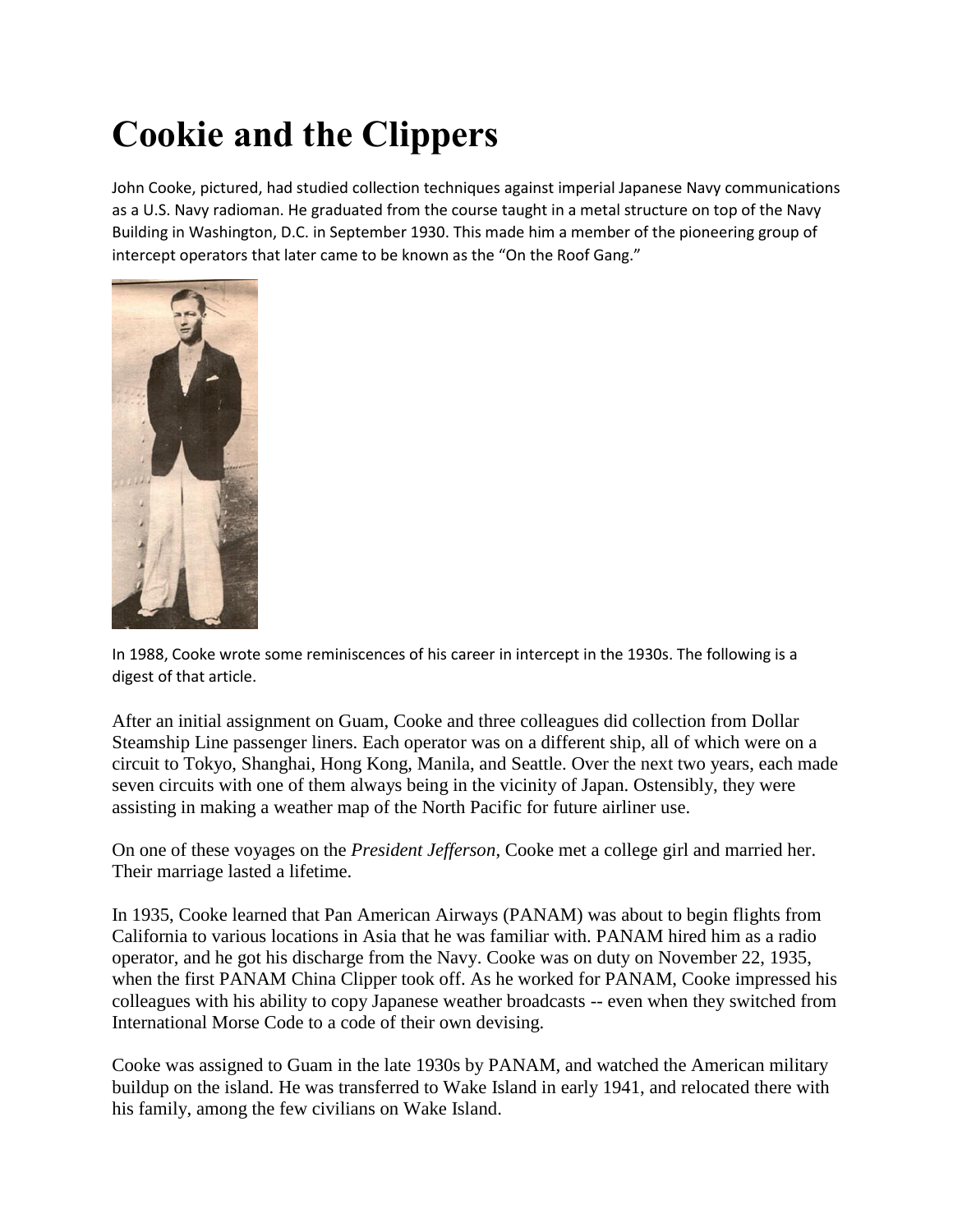Many senior military officers visited Wake Island in those days, and were surprised to find a small civilian community, mostly construction contractors. In October 1941, the Navy ordered all civilian families to be evacuated. Cooke and one of the contractors protested, but were overruled. The families left.

PANAM's Philippine Clipper arrived on Wake Island on December 6, 1941, one day behind schedule. Just as it left on the morning of the  $7<sup>th</sup>$  for Guam, the islanders got the news about the Japanese attack on Hawaii. Cooke recalled the plane and the Navy commandeered it for a reconnaissance flight.

The Navy commander on the island, a Marine Corps major, the captain of the PANAM Clipper, and Cooke held a conference about their next steps. Driving back from the conference, Cooke was caught in a Japanese strafing attack on the island and narrowly escaped. The enemy hit every building on the island, but did not attack the fuel storage tanks.

The next step was to strip the Clipper of its cargo, seats, floorboards, and navigator's table in order to cram every possible passenger aboard. The Clipper had been hit in the Japanese attack, but was still in flying condition. Cooke served as the Clipper's radioman for the flight. The Clipper stayed at 500 feet altitude all day to avoid detection, then climbed to 10,000 feet after dark.



The China Clipper flying over San Francisco, California

The airplane's next stop was Midway Island, where it was to refuel. They had no difficulty finding Midway, since the island had been shelled by Japanese ships several hours earlier. Many of the buildings were on fire. The Clipper managed to refuel and flew on to Honolulu.

Cooke's father, a Navy commander, met the Clipper as it came in. (Cooke's uncle, by the way, was captain of the battleship USS *Pennsylvania*.) Commander Cooke took his son and the skipper of the Clipper to meet Admiral Husband Kimmel, the commander-in-chief at Pearl Harbor, who wanted a first-hand report on the situation in the islands.